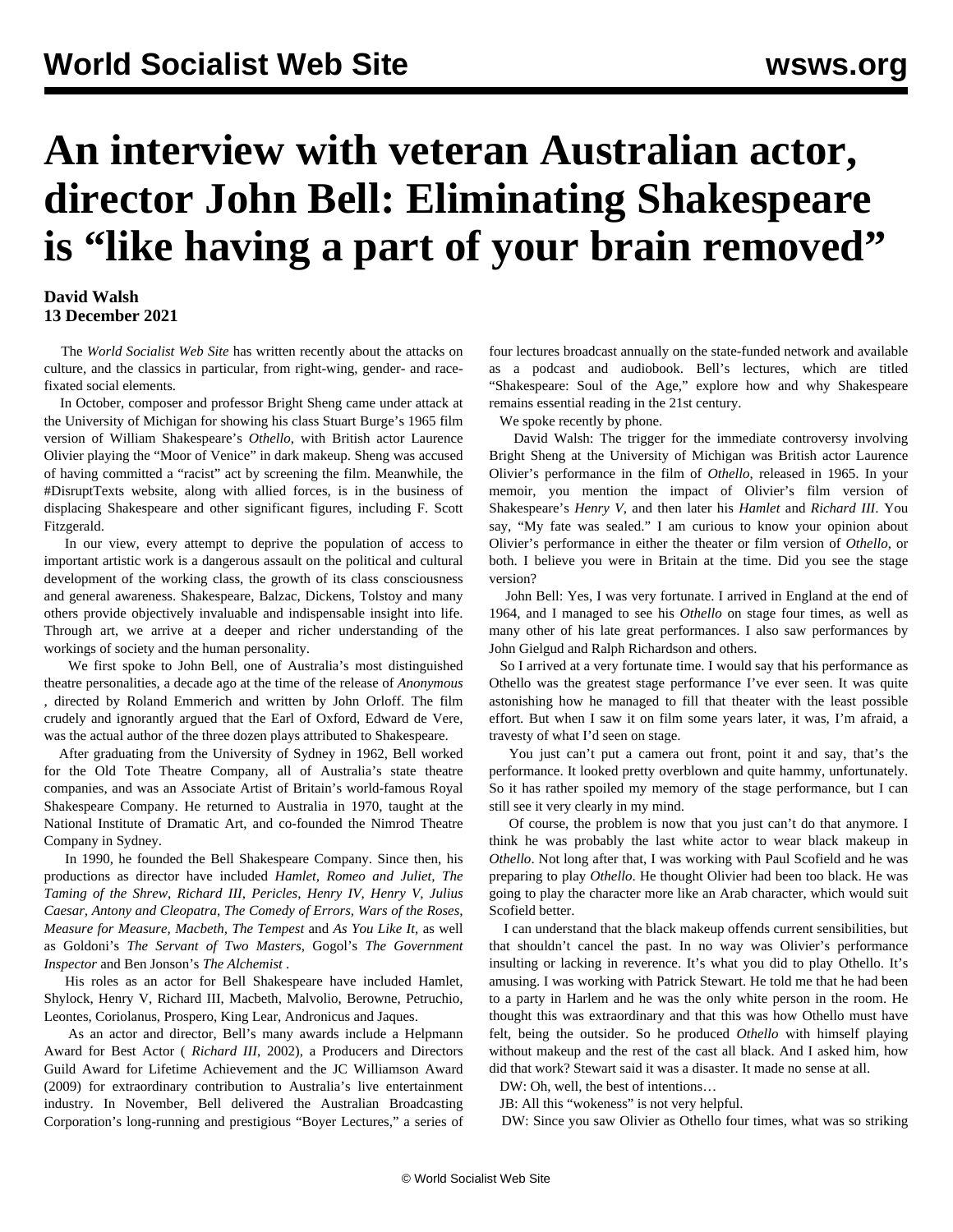about the stage performance?

 JB: He did a physical representation of a black person. Not offensively, accurately. His voice was very powerful. I think he managed to lower his voice a semi-octave. But he managed to convey all that passion, that intensity with ease, without seeming to strain. He just somehow filled the stage and you couldn't take your eyes off him.

 DW: So I'm assuming that you don't see the screening of that film as a "racist" act.

 JB: Of course not. It's a piece of history. We can look back on many films made in the 1930s, '40s, '50s and find something that is now not to our taste, whether it's sexist or racist or classist or ageist. It's an artifact of the time.

 I think what's missing in most of the arguments is any concern for the sheer beauty, the sheer excellence of works of art. That doesn't come into the discussion. Whether you're talking about a play, a painting or a piece of music, its sheer quality as a piece of art should have some point in the discussion. But that's totally brushed aside and doesn't matter. There's no aesthetic judgment applied. It's all to do with political agendas.

 DW: I understand your theater company staged *Othello* in 2007, and I believe an Aboriginal actor played the leading role. Could you tell me something about that production and your overall experience with or attitude toward *Othello* ?

 JB: I didn't direct the production, but it was the Bell Shakespeare Company. A very fine Aboriginal actor, Wayne Blair, played Othello. It was done more or less in contemporary costume. He made no attempt to be anything other than an Australian Aboriginal man. In fact, he even worked into it some kind of Aboriginal dance moves. I was very proud of that. This was the most challenging *Othello*, nobody has ever seen one quite like this. He was very convincing. He was obviously a victim of racial prejudice, on the part of Iago particularly. It really rang true in a country that's still grappling with its own history of racism, a history of persecution of or indifference toward native people.

 It was a very powerful statement and I was very proud to see an Aboriginal actor take on the part. No white actor can play it at the moment. I think that will shift in the future, as these fashions keep changing all the time. Maybe in ten years' time, there'll be a way that a white actor can play it, not in black makeup, but by use of costume or some other theatrical convention. It's a pity that a white actor should be denied the chance to play a great role like that, just as it's a pity if a black actor were denied the same chance.

DW: Did you ever play Othello or Iago?

 JB: No, I never played either. I played Richard III, which comes pretty close to Iago.

DW: How do you feel about *Othello* as a play?

 JB: Oh, it's a wonderful play. There's no way one could accuse it of being racist. You can accuse Iago of being racist and even some of the Venetian senators. The doge says to Brabantio that "your son-in-law is far more fair than black." That's one of the condescending racist statements, but it's coming from the white establishment.

 I see *Othello* as a very tragic and moving story about a man who is trapped and betrayed by a vicious and envious rival. It's not primarily about race. Race is one card in the deck, but it's not the whole story. Iago is jealous and resentful of Othello.

 DW: Shakespeare is astonishing in his ability to see how racism in fact could be used.

 JB: There's no question as to whose side Shakespeare is on. I've seen a great many black actors, especially in America and England, take on that role, just as a great many Jewish actors relish the role of Shylock in *The Merchant of Venice* .

 DW: I saw you on YouTube recently on a television talk show, ABC's *Q&A*. The parts that I saw seemed pretty unserious or hostile. We had a reader who wrote in. She commented that the program was "devoted to attacks on Shakespeare … The loaded questions posed included: Does Shakespeare's voice dominate at the expense of others? Are the performance of his plays a capture of elitism, power and knowledge by a few? Isn't Shakespeare a poster boy for western civilisation being the best? Two panelists had done their homework by calculating that only 17 percent of parts written by Shakespeare are for women! Spitefulness and envy were proudly displayed as the promotion of diversity." How did you see the program?

 JB: I think I walked into an ambush, quite frankly. I didn't realize what the panel was or who was on it, and I wasn't warned about the nature of the questions. Several on the panel came with very fixed agendas about what they wanted to promote. They were quite hostile and I was taken aback by it. I wasn't expecting that kind of discussion at all. That's the kind of program that likes a little bit of controversy. The Q&A program sets up that sort of debate, they want a bit of fisticuffs.

 DW: Arts funding is being cut everywhere, including in Australia, as I understand. You wrote in a recent lecture: "At the time I'm writing this, the Australian Federal Government is actively discouraging university students from engaging with the humanities by hiking up the fees; theatre studies courses are disappearing from our campuses; the work of our greatest writer, Shakespeare, is increasingly becoming a specialised study at both a secondary and tertiary level, and our state theatre companies are performing one of his plays every couple of years, if that." I wonder if you could speak a little about your company and its work in schools, and perhaps the challenges it is now encountering, if the situation has changed?

 JB: One way we have to try and counteract the hostility to the classics is by performing them. If you get kids who are young enough before they get too prejudiced or turned off the classics and get them to be entertained and to use the language, to perform the plays themselves, that makes a big difference. We have a scholarship program where kids from all over the country can audition with a Shakespeare monologue and come to work with the company for a week. That is a program that has really got kids excited about performing. There's another company in Sydney called Sport for Jove that does a lot of school work as well and Shakespeare performances, and they are also making a very good impact.

 In terms of the education system, we're in danger of seeing Shakespeare downgraded or having him sort of disappear from the syllabus little by little. I worry that we will have only the so-called "brightest ones" reading him. People say it's too difficult or not relevant. And there are all the problems with supposed racism and sexism and misogyny. The trouble begins in academia. Many academics have this sort of outlook and are caught up in an ideological debate among themselves. University students, or some of them, are copying the same kind of stuff from the academics, so overall it is a challenge.

 DW: "Relevance," as it's currently interpreted, is often a hollow and empty word. As I wrote recently, why not simply teach *People* magazine and television commercials, if we want to be truly "relevant"? Calculus is difficult, biochemistry is difficult. Generally speaking, everything important is difficult, and I think that students, if they recognize the ultimate goal and if they can see it's worth something, are prepared to tackle very difficult things.

 JB: Latin and Greek are being dropped from the syllabus almost completely because they're too difficult. We are losing something by losing languages. Learning "Elizabethan" is a lot easier than learning French or Italian. We could teach Elizabethan as a language, it might be one way to get into Shakespeare. There's an element of intellectual laziness. Kids are told that it's all about "career opportunities." The government promotes this, claiming that they can see immediate employment being the outcome.

 They don't see the humanities as being relevant to employment, unfortunately. The word "relevance" involves shrinking everything down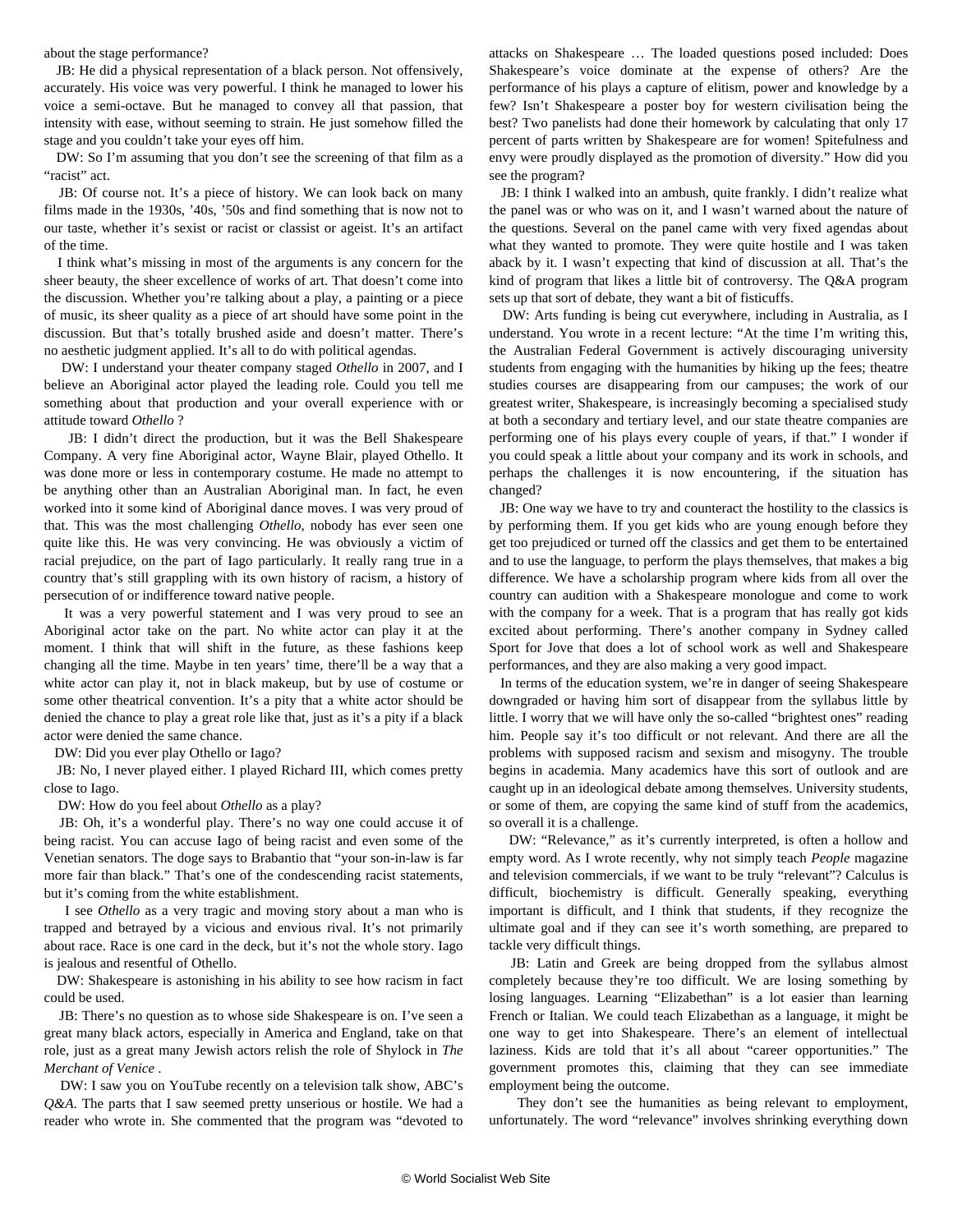to my little circle. If it's not about me, it's not "relevant." Kids in drama schools are refusing to perform Eugene O'Neill and others because it's not relevant. It's about old white guys. They've refused to act in *Hamlet* because it's misogynistic, etc., etc. It's deplorable in many ways.

 DW: The atmosphere in the humanities on college campuses, as the recent controversy surrounding Bright Sheng at the University of Michigan indicates, is pretty dreadful. At the same time, there is opposition to it. Some 750 faculty members signed an open letter opposing Sheng's treatment, and quite strongly. It's a battle going on, frankly.

 I wrote about the #DisruptTexts website, and its #DisruptShakespeare wing. It's staggering to have that as your platform—the "disruption" or elimination of Shakespeare from school curricula. What's your own reaction to this?

 JB: I think it's appalling. There are certain landmarks in our cultural history and Shakespeare is one of them. If you grow up not knowing anything about Shakespeare, Michelangelo or Picasso or Matisse, or Shostakovich … People should know about these figures and what they've achieved, just as they do in regard to Einstein or Stephen Hawking. Human beings have made breakthroughs in science and people should know about them. It doesn't mean you have to become a Shakespeare expert, but you should know something about the man and his times, what he wrote. You should have some knowledge of at least some other plays or poetry, otherwise you're missing out. It's like having a part of your brain removed. you're just missing something that's now part of our cultural DNA.

 I think the hardest part of course is teaching it. There aren't that many teachers skilled in teaching Shakespeare. I've met so many people throughout my life who say, 'Oh, I had a terrible time at school with Shakespeare.' It takes a certain skill and dedication and imagination to teach Shakespeare in a way that's inspiring to teenagers. It is difficult, but I think it's also indispensable.

 DW: Of course, there's the claim as well that this is part of the establishment, this is "white culture." There is an establishment Shakespeare. In Britain, there is certainly an establishment Shakespeare and there are political, patriotic-nationalist reasons and so forth, but that's not the essential truth of it. There is some connection between Shakespeare and the modern world. Not that the world developed from his work, but that he reflected upon and provided some of the most profound insight into this developing modern world and you can't understand that world fully without his understandings and his art.

 JB: Shakespeare has been adopted by the establishment and used, I suppose, especially during the colonial era as a kind of shining example of what the establishment could achieve. But he himself was a down-to-earth entertainer who had nothing to do with big establishment as such. We have to understand what he was doing and what his work is really about. It exists entirely outside the establishment and most theater companies aren't part of the establishment. They are self-starting, surviving, living on the smell of an oily rag. This kind of company manages to exist not with the heavy support of the establishment.

 I went to England when I was 24 and joined the Royal Shakespeare Company, so I guess I was part of that establishment.

 DW: Except that it was doing quite radical, experimental work at the time.

 JB: There are many other companies performing Shakespeare that are not remotely part of the establishment, like the Northern Broadsides company, the Actors Company and many smaller companies that still exist.

 Shakespeare is not a monarchist, he's not an aristocrat. He's speaking from the people, for the people on the whole. We have to look at his origins and what he was talking to at the time and how popular he's been over 400 years with the audience of all classes. There's no denying his

popularity, you can't say he's only been attended by the upper crust of society, far from it.

 DW: I think his radicalism lies principally in his relentless pursuit of the truth about things, of saying what is.

 JB: It's interesting how many left-wing artists and directors have been attracted to Shakespeare for that very reason. People like director Michael Bogdanov, for instance, with whom I worked at the National Theatre in London. Many directors and others have been attracted to Shakespeare because his radicalism reflects their own left-wing values. It's easy to present Shakespeare as something rather radical. It's more difficult to present him as a conservative, because he's so critical of conservative values on the whole.

 DW: For a recent article, I decided to look into the responses of various African American political and literary figures to Shakespeare. I wrote a few paragraphs, I could have gone on for pages.

 To discover that Frederick Douglass, the former slave and great abolitionist, belonged to a Shakespeare society and that on one occasion he played Shylock was an episode almost overflowing with historical resonance.

 JB: Yes, absolutely fascinating, but, of course, Abraham Lincoln's love of Shakespeare is well known, his mastery of a number of the plays. Lincoln would regale his generals with passages from *Macbeth* .

 DW: In fact, I was going to mention the occasion, only five days before his assassination, when Lincoln visited Richmond, Virginia, the former Confederate capital, where he was mobbed by newly freed slaves. One of the members of the party wrote in his diary about the return trip by steamboat: "Mr. Lincoln read to us for several hours passages taken from Shakespeare. Most of these were from *Macbeth*, and in particular the verses which follow Duncan's assassination." In those passages, Macbeth falls prey "to the most horrible torments of mind." The diarist explains, "Lincoln paused here while reading and began to explain to us how true a description of the murderer that one [passage] was, when, the dark deed achieved, its tortured perpetrator came to envy the sleep of his victim; and he read over again the same scene." Can anyone imagine any world leader today doing such a thing? Can anyone imagine a world leader with a conscience?

JB: That's right.

 DW: You discuss Shakespeare's empathy in one of your recent lectures: "An instinctive empathy is the basic tool of the artist, the ability to see the world through the eyes of others, to imagine their pain and joy, to walk, as they say, a mile in their shoes.

 "Shakespeare had the most remarkable empathy. He could put himself inside the mind of a thirteen-year-old girl, a crazy old king, or a pathological killer. His mind was androgynous, equally at home with any gender role, and he tapped into all of society from high to low—kings and gravediggers, princes and paupers."

 It is astonishing, his ability to work out the logic of almost everyone's behavior. Not to condone it necessarily, but to understand it.

 JB: It's the basis of any art, isn't it? Whether you're looking at a painting or listening to a piece of music that's particularly amazing, it's because the artist has touched something very personal and revealing about him or herself. Shakespeare must have imagined himself into those roles, especially the women's roles. It's extraordinary that he could write about like Rosalind in *As You Like It*, for instance, or Juliet, not yet fourteen, or Paulina in *The Winter's Tale*. To speak with a woman's voice so authentically and with such understanding.

 DW: In watching and reading *Othello* recently, I was very struck by Emilia in general. Because she ends up being such a heroic figure. She rebels against her husband, Iago, who keeps telling her to shut up and she won't shut up, even though it costs her life. And there's that scene in Act IV, Scene III where she gives her version of Shylock's speech, "let husbands know their wives have sense like them: they see and smell and